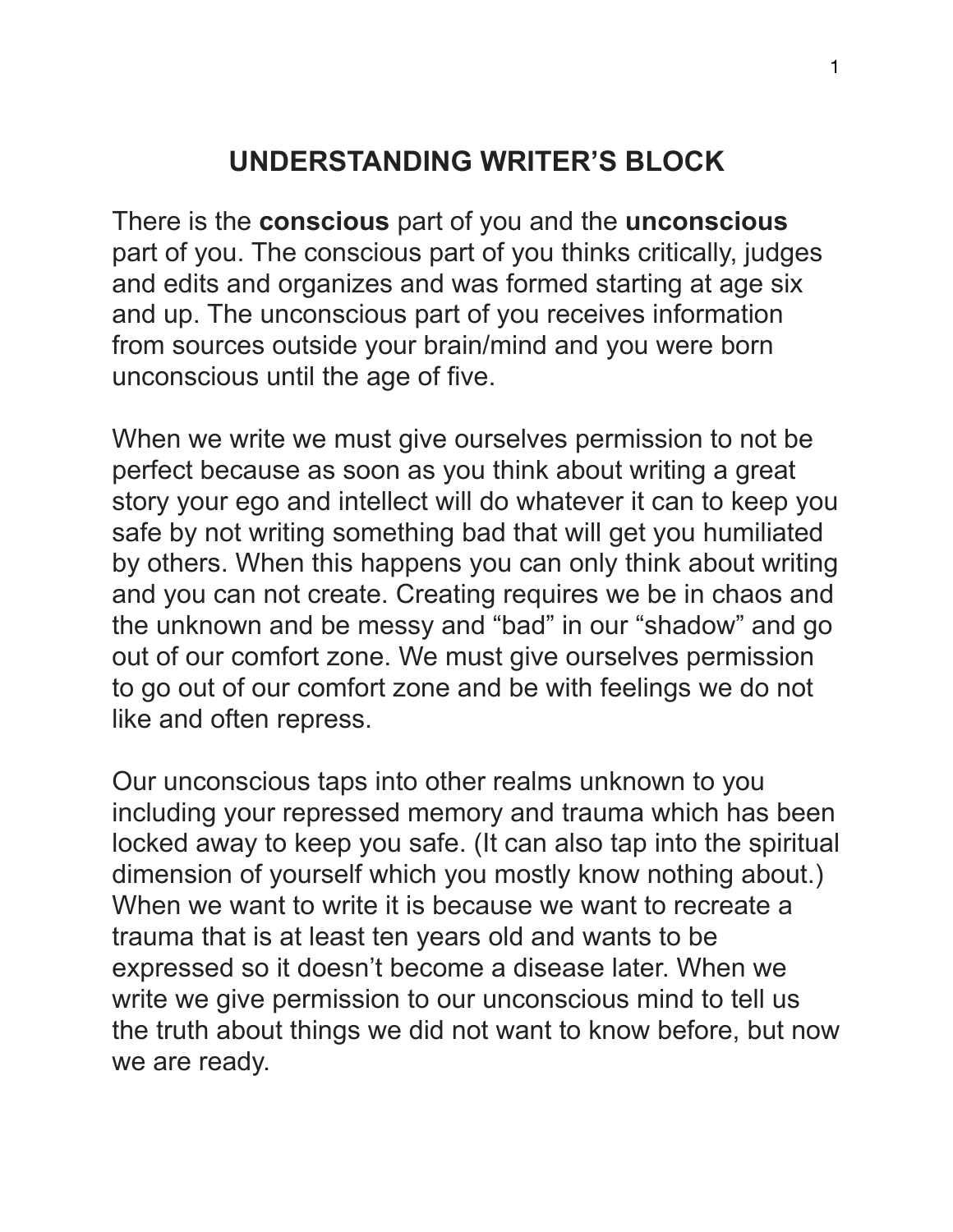## **WRITING EXERCISES TO HELP YOU WRITE:**

When we use a timer to write we keep the intellect and ego busy trying to accomplish the task so the creative side of your brain can receive without questioning what is being received.

Put your timer on your cell phone for one minute and write as fast as you can without lifting up the pencil or pen, (DO NOT DO THIS EXERCISE ON A COMPUTER! YOU HAVE TO FEEL THE PAGE.) - **write why you can't write**. Don't list the reasons in a critical thinking way - vent in an emotional way and you'll see that you can write. When you don't think about writing and you just do it, feel it, you can write.

Put your timer for one minute and write as fast as you can without lifting up the pen everything you can about the word **WHITE DOOR…** Don't come from the thinking mind come from the feeling part of you and write whatever comes to you in the stream of consciousness…

Put your timer for one minute and write as fast as you can without lifting up the pen everything you can about the word **PERMISSION…** Don't come from the thinking mind come from the feeling part of you and write whatever comes to you in the stream of consciousness…

Put your timer for one minute and write as fast as you can without lifting up the pen everything you can about the word **OPEN...** Don't come from the thinking mind come from the feeling part of you and write whatever comes to you in the stream of consciousness…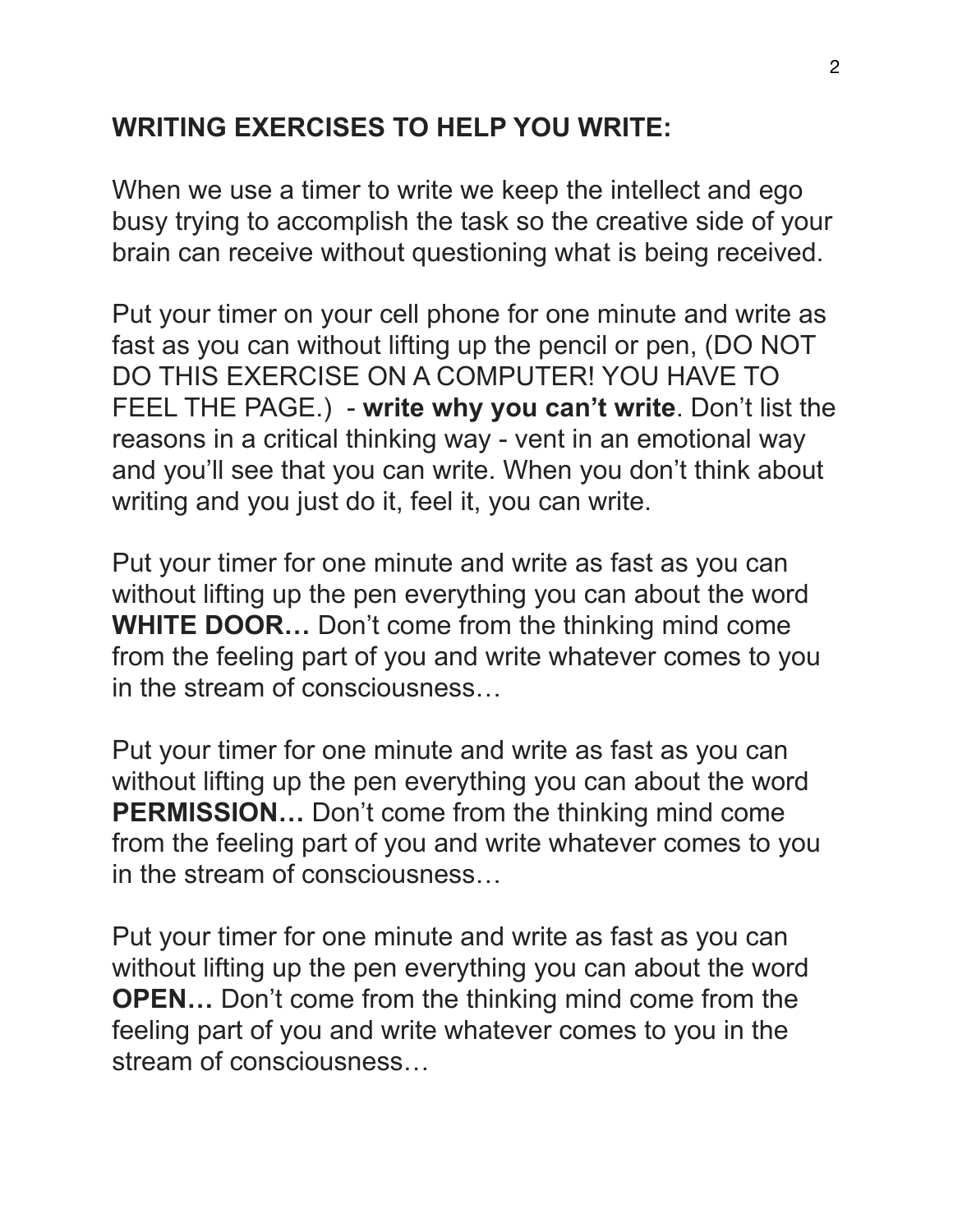Now write random words on small pieces of paper. You can also write 10 words about what you think your screenplay is about. Then crumble up the pieces of paper and throw them in a container. Pick one out and as soon as you open it and see the word put your one minute timer on and write as fast as you can. After you have done this with all your words. Reread what you wrote and circle the most profound observations you made. These profound observations are what your unconscious mind wants you to know and express in a literary or artistic work to help you heal and inspire others. Circle any poetry, symbols or metaphor that you wrote. Poetry, symbols and metaphor is the language of spirit. You have now tapped into your divine self - in your spirit - you are now in-spirit - you are now in-spired.

## **WRITING EXERCISE TO HELP YOU KNOW WHAT YOU ARE WRITING ABOUT:**

Set your timer for ten seconds. Hit the timer and write this scenario as fast as you can: Imagine it is your last day on earth, if this thought scares you, image you are 120 years old. Now imagine you are a hospital or home surrounded by friends and you know you are dying and you have one last breath left in you. A child that is five years old that looks exactly look you did when you were five takes your hand and you want to tell them most powerful thing you learned about being human that would make their life incredibly amazing and will give them so much joy and happiness. What do you tell this five year old child that if they knew this truth it would transform their life forever? Press the timer and you have ten seconds to tell the five year old child this truth.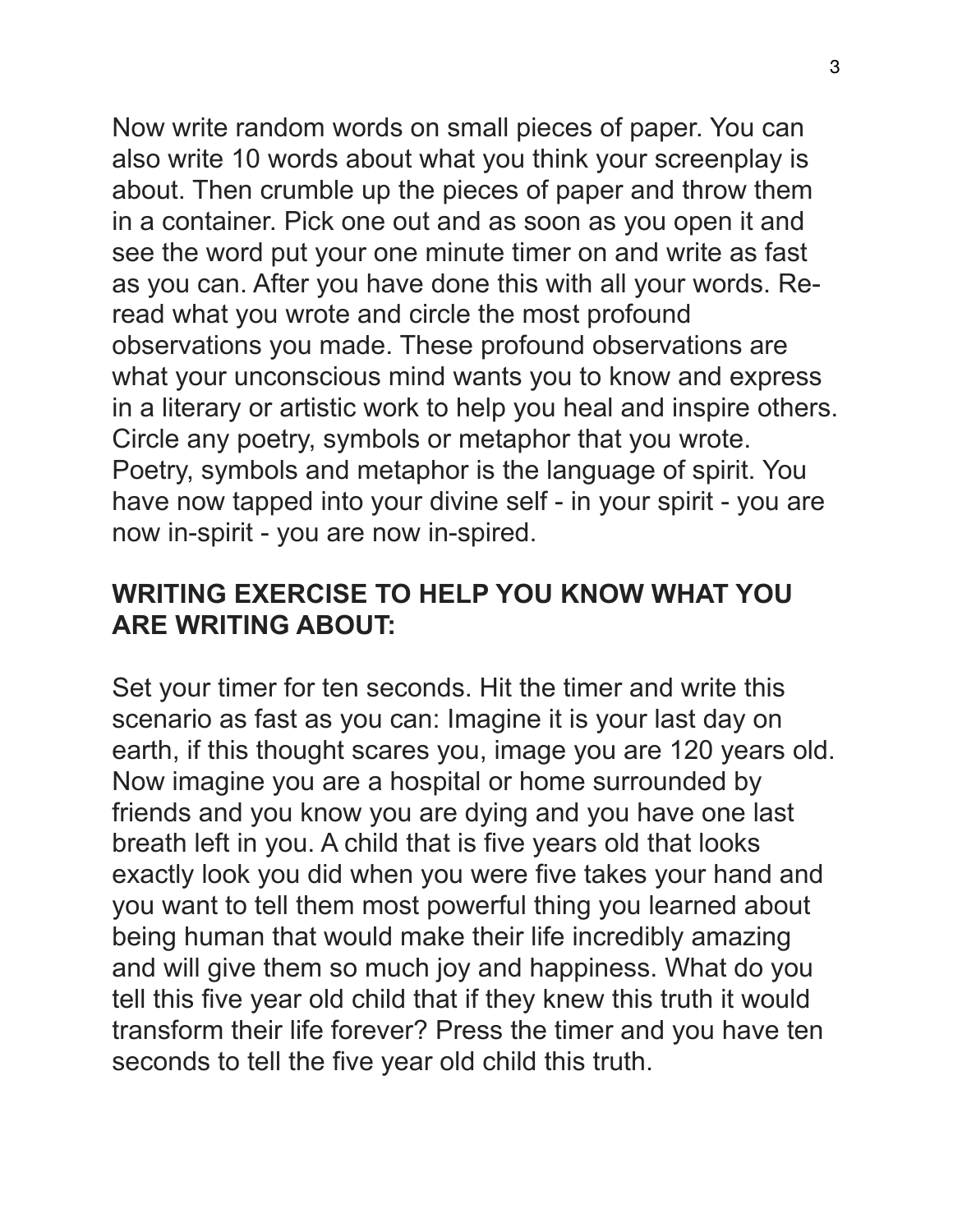What did you tell him/her? Whatever you said must be in the affirmative and very short. It's not "Don't trust people. "Don't drink too much" or anything "negative" like that. Usually it's Trust yourself. Love yourself. Life is an adventure. You are brilliant. You are loved. Love everyone. You are powerful. Love is all there is. Listen to your heart. You are the hero you've been waiting for. We are all one… These are the highest truths we are here to learn and teach with our writing and learn from our writing. Depending what you said to the five year old - that is the theme of all your screenplays and literary works. You are here to learn what you need to teach that five year child which is the wounded child in you that felt separate from the creator, from others and from him or herself. YOUR PURPOSE AS A HUMAN BEING IS TO LEARN THE LESSON AND LIVE YOUR LIFE AS THE EXPRESSION OF THIS LESSON.

## **WRITING EXERCISE TO HELP YOU UNDERSTAND WHAT LIMITING BELIEF KEEPS YOU FROM WRITING (and living your dreams):**

Set your timer for one minute and write about this scenario. Imagine it is 3 am and you are typing away finishing something important to you at home. You hear three knocks at the door and you ask who it is, but nobody answers. The knocks keep going and you are so upset you answer the door and it turns out it's DEATH - and she tells you, "I'm here for you. It's time to go." How do you convince death not to take you? Now hit the timer and write about how you convince death not to take you.

What did you do to convince her not to take you?